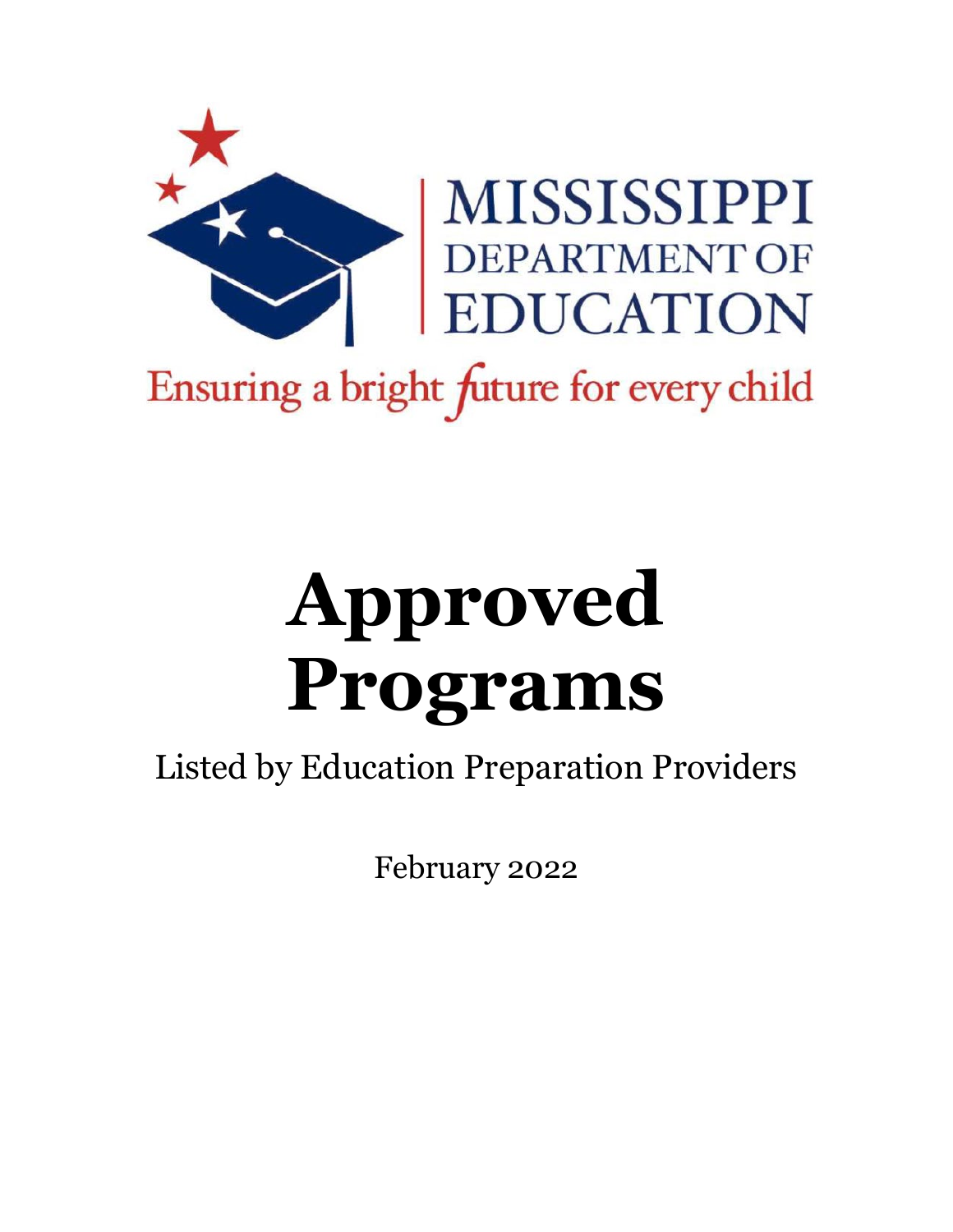### **INTRODUCTION**

The Commission on Teacher and Administrator Education, Certification and Licensure and Development was created under the Mississippi Education Reform Act of 1982 and is charged with the responsibility of making recommendations to the State Board of Education regarding standards for the preparation, licensure, and continuing professional development of those who teach or perform tasks of an educational nature in the public schools of the State of Mississippi. In compliance with §37-3-2, Mississippi Code 1972, Annotated, as amended by Mississippi Laws 1997, Ch. 545, the Commission on Teacher and Administrator Education, Certification and Licensure and Development and the State Board of Education have approved guidelines for licensure.

This guide lists information by college/university (both traditional and alternate certification) in addition to non-IHE based programs offered in Mississippi and contains current approved education programs and endorsements. Proper use of this guide should provide answers to most, if not all, general and specific questions relating to locating prospective programs of interest at institutions in the State of Mississippi. Beside each endorsement is the endorsement code.

It is the goal of the Offices of Teaching and Leading/Educator Preparation to ensure that all information shared by our personnel, in printed form and orally, is communicated accurately and implemented consistently. We rely on each institution to notify our office as changes in personnel, programs, and/or relevant services occur. Please contact the institution at the website/phone number provided for the most current information related to their education programs.

Note: Some advanced level programs may only be available to candidates already possessing a certification in a particular area. For example, an institution may offer a Master's in Music Education. This program may only be available to candidates who hold a current certification in Music Education. Please contact the institutions for specific program admission requirements.

| Legend       |                                                                |
|--------------|----------------------------------------------------------------|
| B=Bachelor   | <b>EPP=Educator Preparation Provider</b>                       |
| M=Master     | RA=Regionally Accredited (SACS) & State Approved (MDE) Program |
| S=Specialist | RNA=Regionally & Nationally Accredited (NCATE/CAEP/SACS)       |
| D=Doctoral   |                                                                |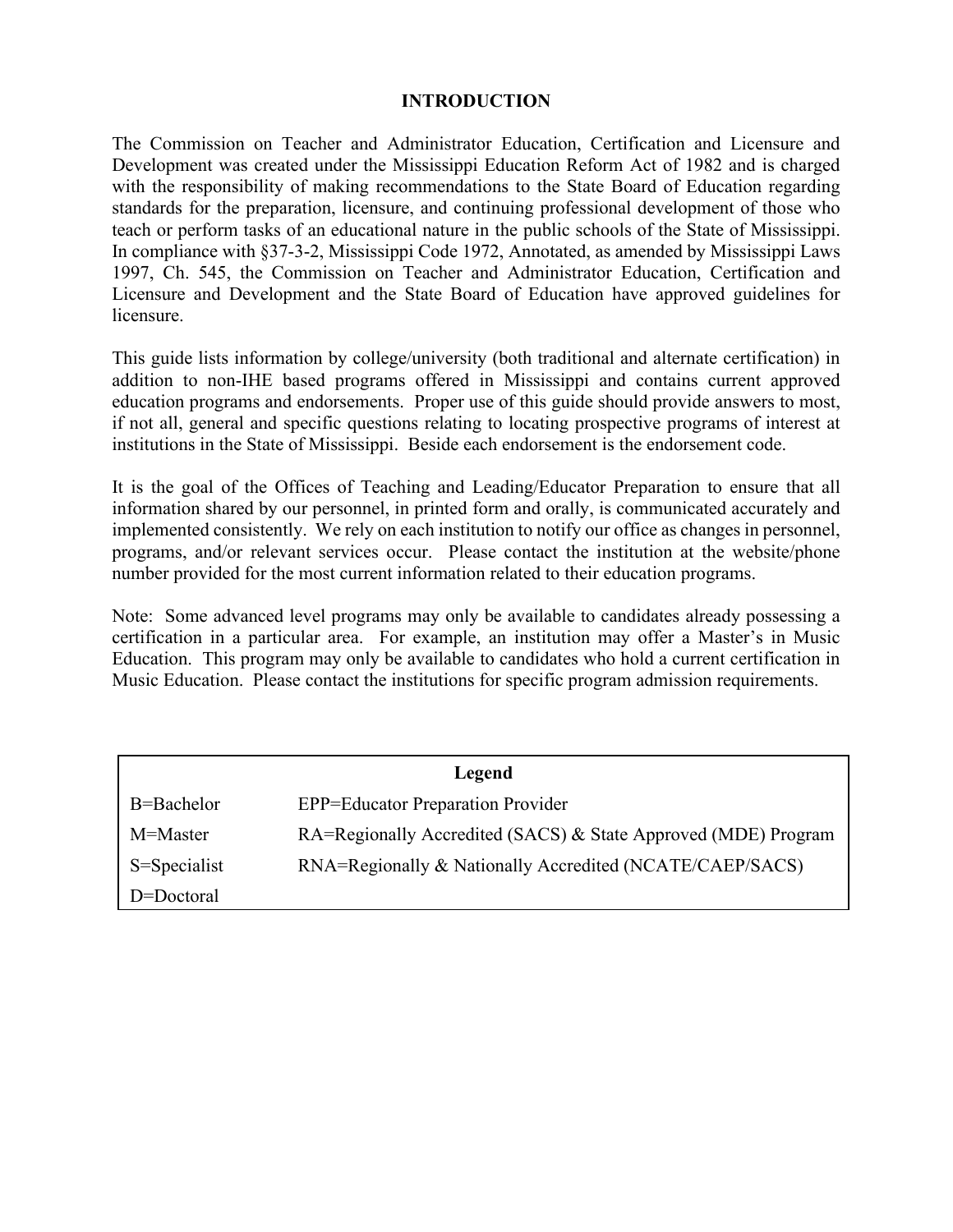### **Alcorn State University**

1000 ASU Drive #480 Lorman, MS 39096 Phone: (601) 877-6149

[www.alcorn.edu/academics/schools-and-departments/school-of-education-and-psychology](http://www.alcorn.edu/academics/schools-and-departments/school-of-education-and-psychology) 

### RNA/CAEP Accredited

**EPP Head Certification Officer** Dr. Malinda Butler, Interim Dean Dr. LaShundia Carson [mbutler@alcorn.edu](mailto:mbutler@alcorn.edu) [ldcarson@alcorn.edu](mailto:ldcarson@alcorn.edu)

**List of Nationally Accredited Programs:** Music Education: NASM (2024) **List of Nationally Recognized Programs**: English Education: NCTE (2022)

### **Approved Degree Programs**

- Athletic Administration K-12 (M) 495
- Biology Education 7-12 (B, M) 181
- Elementary K-6  $(B, M, S)$  120
- English 7-12 (B, M) 119
- Guidance Counselor K-12 (M) 436
- Mathematics 7-12 (B, M) 154
- Music Ed Choral K-12 (B) 166
- Music Ed Instrumental K-12 (B) 165
- Physical Education K-12 (B, M) 144
- Social Science 7-12 (B) 192

### **Approved Alternate Route Programs**

Master of Art in Teaching (M)

- Elementary Education 4-6 117
- Secondary Programs
	- o Biology 181
	- o Business 105
	- o Chemistry 185
	- o Economics 193
	- o English 119
	- o Home Economics 322
	- $\circ$  Marketing 318
	- o Mathematics 154
	- o Physics 189
	- o Social Studies 192
	- o Speech Communication 196
- K-12 Programs
	- o Art 102
	- o French 130
	- o Health 143
	- o Library Media 440
	- o Music 165 or 166
	- o Physical Education 144
	- o Spanish 140

- Computer Applications K-12 111
- Gifted Education K-12 207
- Health Education K-12 143
- Mathematics 7-12 154
- Nursery-Grade  $1 (N-1) 150$
- Physical Science 7-12 182
- Reading K-12 174
- SPED-Emotional Disability K-12 206
- SPED-Mild/Mod Disability 7-12 224
- SPED-Mild/Mod Disability K-12 221
- Vocational Guidance 314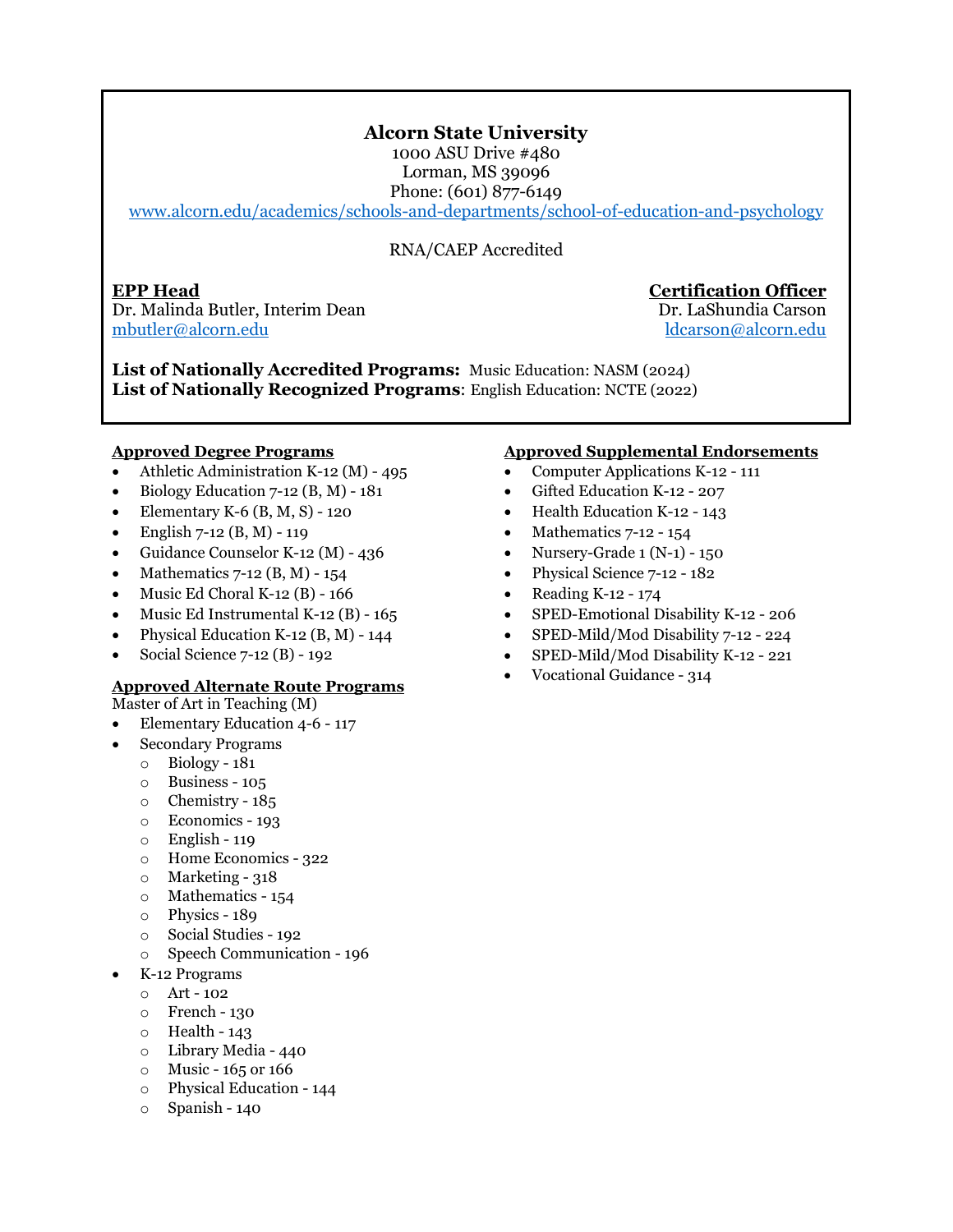### **American Board Certification of Teacher Excellence**

1123 Zonlite Road Suite 29 Atlanta, GA 30306 Phone: (877) 669-2228 https://americanboard.org

RNA/CAEP Accredited

### **Director of Government Affairs Certification Officer**

### Scott Bierman<br>shierman@americanboard.org

[sbierman@americanboard.org](mailto:sbierman@americanboard.org) sbierman@americanboard.org

### **Approved Alternate Route Programs**

- Secondary Programs
- Biology 181
- Chemistry  $185$
- English 119
- Mathematics 154
- Physics 189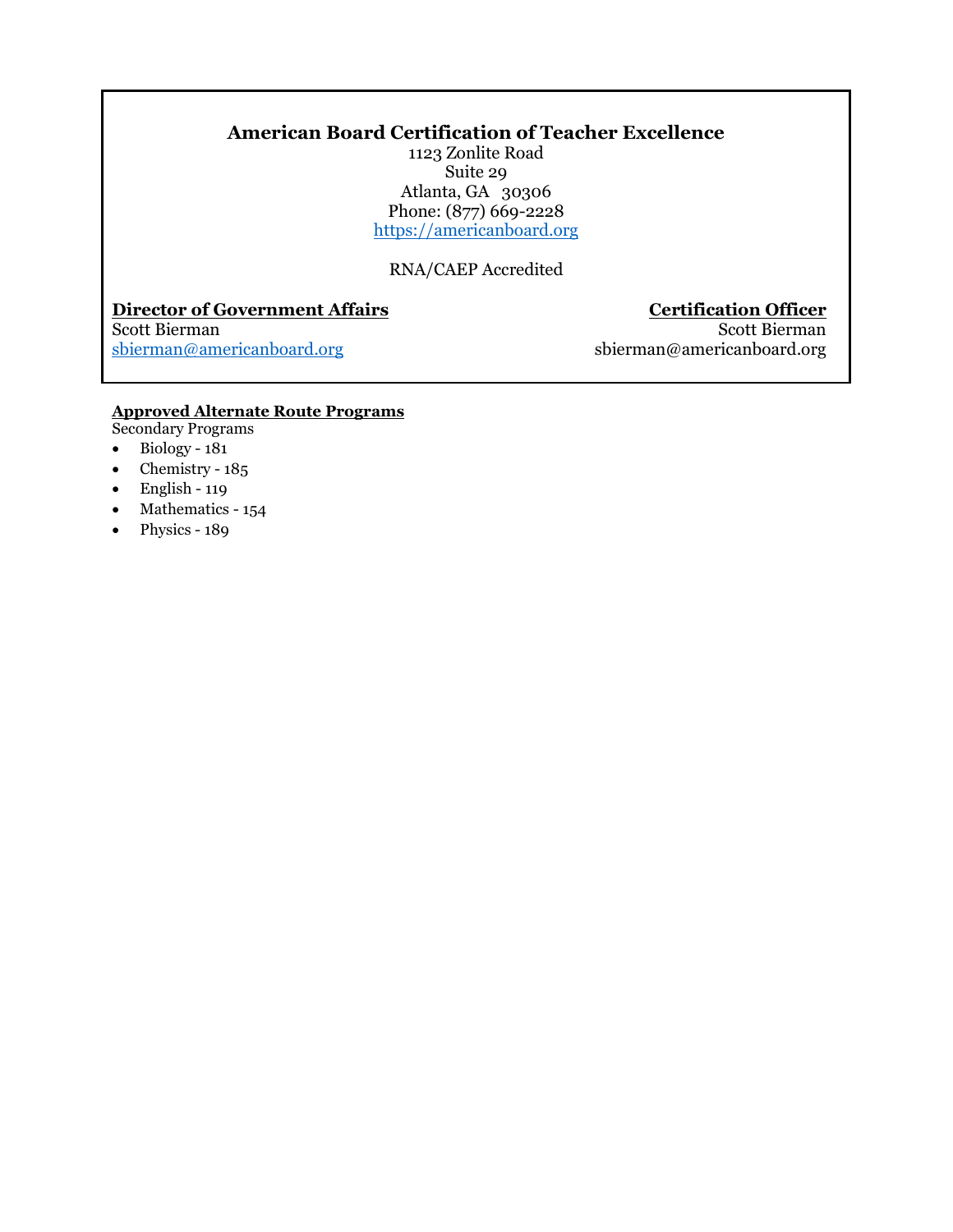### **Belhaven University**

1500 Peachtree Street Jackson, MS 39202 Phone: (601) 968-8703 [www.belhaven.edu/academics/Education/default.htm](http://www.belhaven.edu/academics/Education/default.htm) 

RA Accredited

Dr. David Hand, Dean<br>dhand@belhaven.edu

**EPP Head Certification Officer** cjsimmons@belhaven.edu

**List of Nationally Accredited Programs:** Music Education: NASM (2024)

### **Approved Programs**

- Administration K-12 (M, S, D)  $486$
- Elementary K-6  $(B, M)$  120
- Music Ed Choral K-12 (B)  $166$
- Music Ed Instrumental K-12 (B) 165
- Reading K-12 (M) 174

### **Approved Alternate Route Programs**

Master of Art in Teaching (M)

- Elementary Education 4-6 117
- Secondary Programs
	- o Biology 181
	- o Business 105
	- o Chemistry 185
	- o Economics 193
	- o English 119
	- o Home Economics 322
	- o Marketing 318
	- o Mathematics 154
	- o Physics 189
	- o Social Studies 192
	- o Speech Communication 196
- K-12 Programs
	- o Art 102
	- o French 130
	- $\circ$  Health 143
	- o Library Media 440
	- $\circ$  Music 165 or 166
	- o Physical Education 144
	- o Spanish 140

- English as Second Language ESL K-12 177
- Reading K-12 174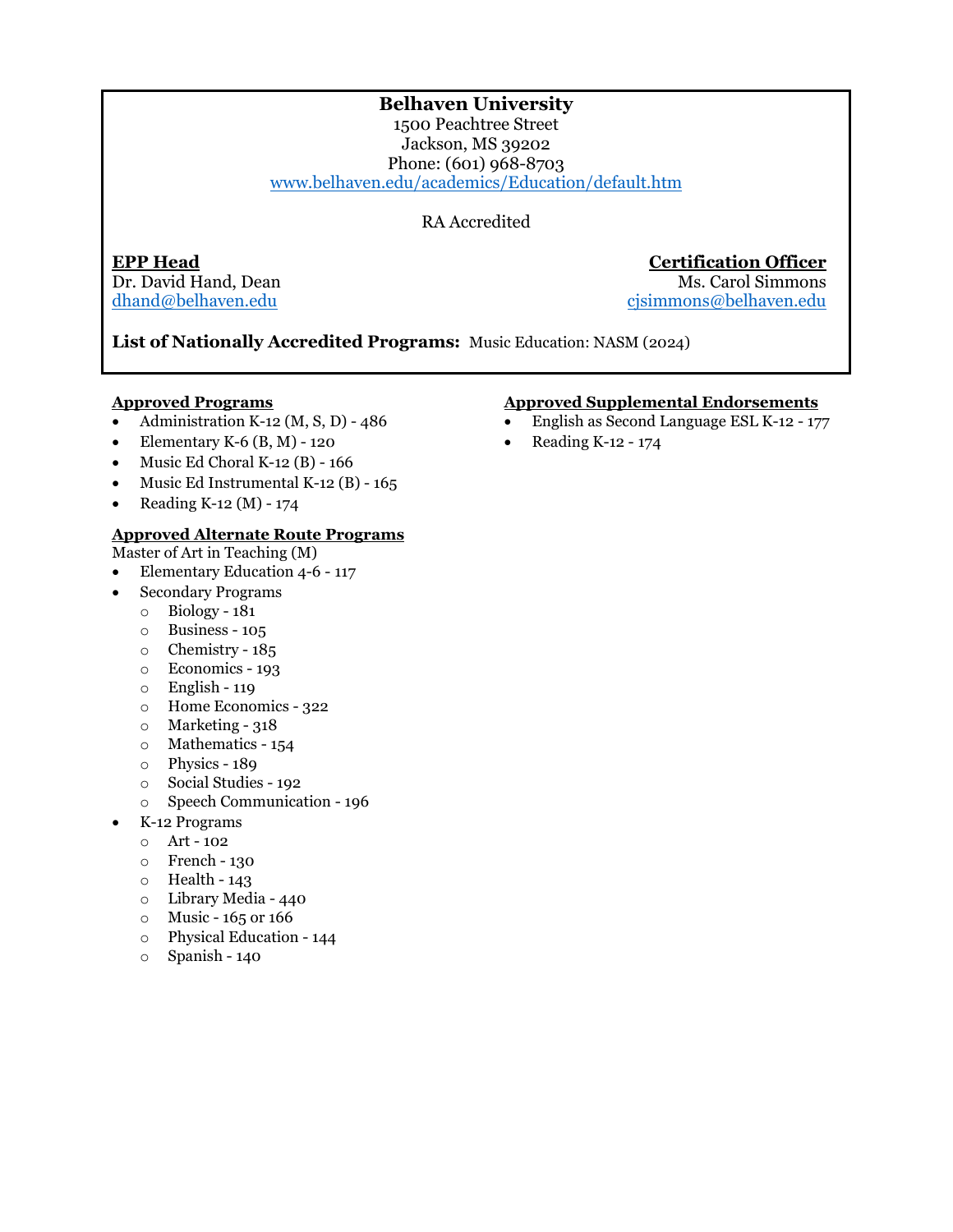### **Blue Mountain College**

P.O. Box 160 Blue Mountain, MS 38610 Phone: (601) 685-4771 ext. 118 [www.bmc.edu/education](http://www.bmc.edu/education) 

RA Accredited

**EPP Head Certification Officer** Ms. Sheila Freeman, Registrar [jwadell@bmc.edu](mailto:jwadell@bmc.edu) [sfreeman@bmc.edu](mailto:sfreeman@bmc.edu)

### **Approved Programs**

- Biology Education 7-12 (B) 181
- Elementary K-3  $(B)$  116
- Elementary K-6  $(B)$  120
- English  $7-12$  (B) 119
- Master of Secondary Ed. (Biology only) (M)
- Mathematics  $7-12$  (B)  $-154$
- Music Ed Instrumental K-12  $(B) 165$
- Music Ed Choral K-12  $(B)$  166
- Physical Education K-12 (B) 144
- Reading K-12 (M) 174
- Social Studies 7-12 (B) 192
- Spanish K-12 (B, M) 140

- English as a Second Language K-12 177
- Mathematics  $7-12 154$
- Physical Science 7-12 182
- Physics 7-12 189
- Reading K-12 174
- SPED-Mild/Mod Disability K-12 221
- SPED-Mild/Mod Disability K-8 223
- SPED-Mild/Mod Disability 7-12 224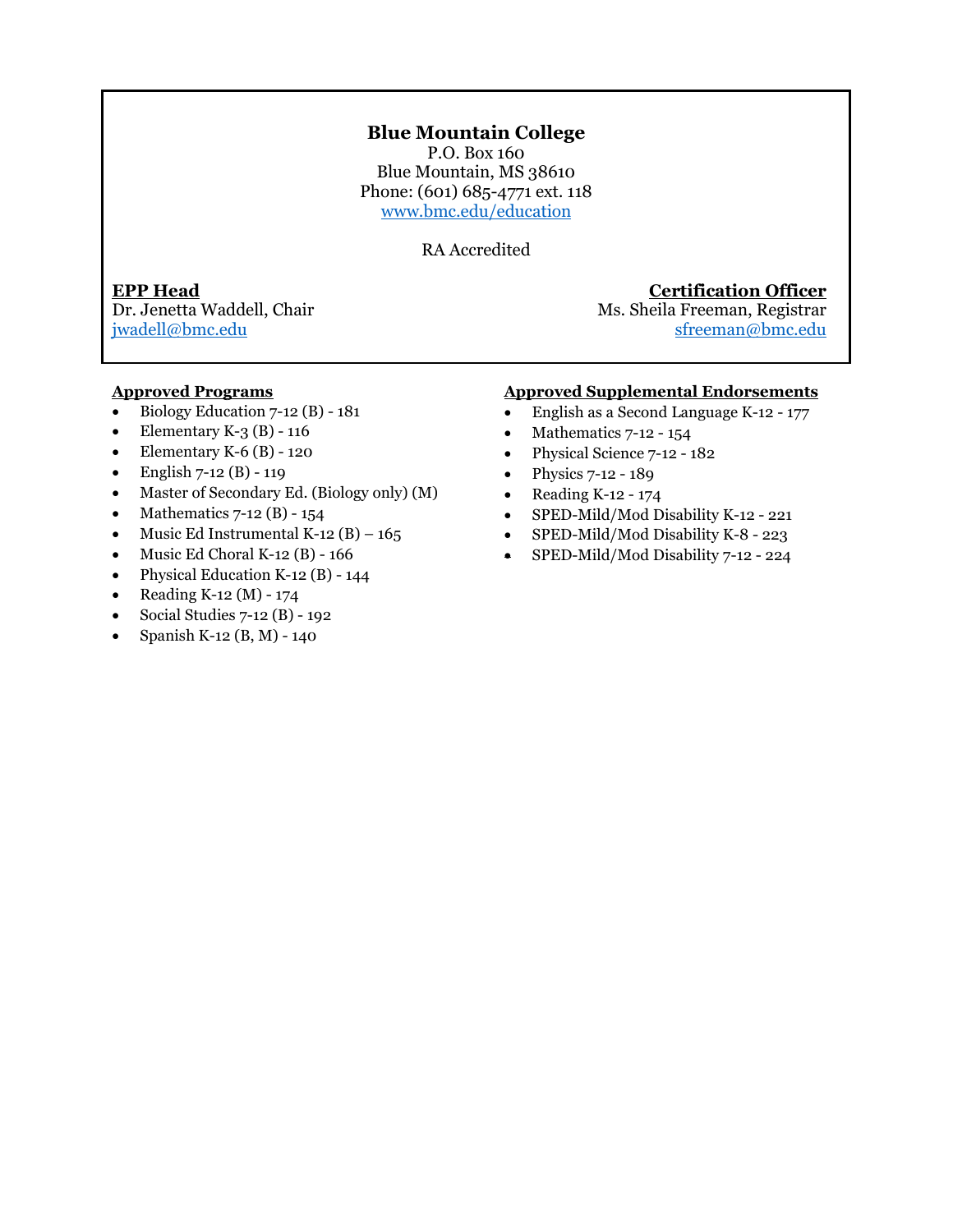### **Delta State University**

1003 W. Sunflower Road Cleveland, MS 38733 Phone: (662) 846-4405 [www.deltastate.edu/education-and-human-sciences/](http://www.deltastate.edu/education-and-human-sciences/) 

### RNA/NCATE Accredited

**EPP Head Certification Officer** Dr. Leslie Griffin, Dean Ms. Anjanette Powers

[lgriffin@deltastate.edu](mailto:lgriffin@deltastate.edu) [apowers@deltastate.edu](mailto:apowers@deltastate.edu)

**List of Nationally Accredited Programs:** Music Education: NASM (2023); School Counseling: CACREP (2028)

**List of Nationally Recognized Programs (SPAs)**: Educational Leadership: ELCC/NELP (2023); Elementary Education: ACEI (2026); English Education: NCTE (2026); Mathematics: NCTM (2026); Social Studies Education: NCSS (2026)

### **Approved Programs**

- Administration K-12  $(M, S, D)$  486
- Biology Education 7-12 (B) 181
- Chemistry 7-12 (B) 185
- Child Development Pk-K (B) 153
- Elementary K-6  $(B, M, S)$  120
- English  $7-12$  (B) 119
- Family & Consumer Sciences 7-12 (B) 321
- Guidance Counselor K-12 (M, S) 436
- Master of Secondary Ed (M) (History, Social Studies, Art, English)
- Mathematics 7-12 (B) 154
- Music Ed Choral K-12 (B) 166
- Music Ed Instrumental K-12 (B) 165
- Physical Education K-12 (B, M) 144
- Social Studies 7-12 (B) 192
- SPED-Mild/Mod. Dis K-12 (M) 221\*
- Speech Language Pathology K-12 (B) 216
- Teacher Leadership (S) 481

### **Approved Alternate Route Programs**

Master of Art in Teaching (M)

- Elementary Education 4-6 117
- Secondary Programs
	- o Biology 181
	- o Business 105
	- o Chemistry 185
	- o Economics 193
	- o English 119
	- o Home Economics 322
	- o Marketing 318
	- o Mathematics 154
	- o Physics 189
- o Social Studies 192
- o Speech Communication 196
- K-12 Programs
	- $O$  Art 102
	- o French 130
	- o Health 143
	- o Library Media 440
	- $\circ$  Music 165 or 166
	- o Physical Education 144
	- o Spanish 140

### **Approved Supplemental Endorsements**

- Health Education K-12 143
- Mathematics 7-12 154
- Physical Science 7-12 182
- Reading K-12 174
- SPED-Mild/Mod. Dis. K-12 221
- SPED-Severe/Profound K-12 222

\*No more candidates are being admitted into the Special Education Mild/Moderate program at this time. Program is closing at the end of fall 2022 semester.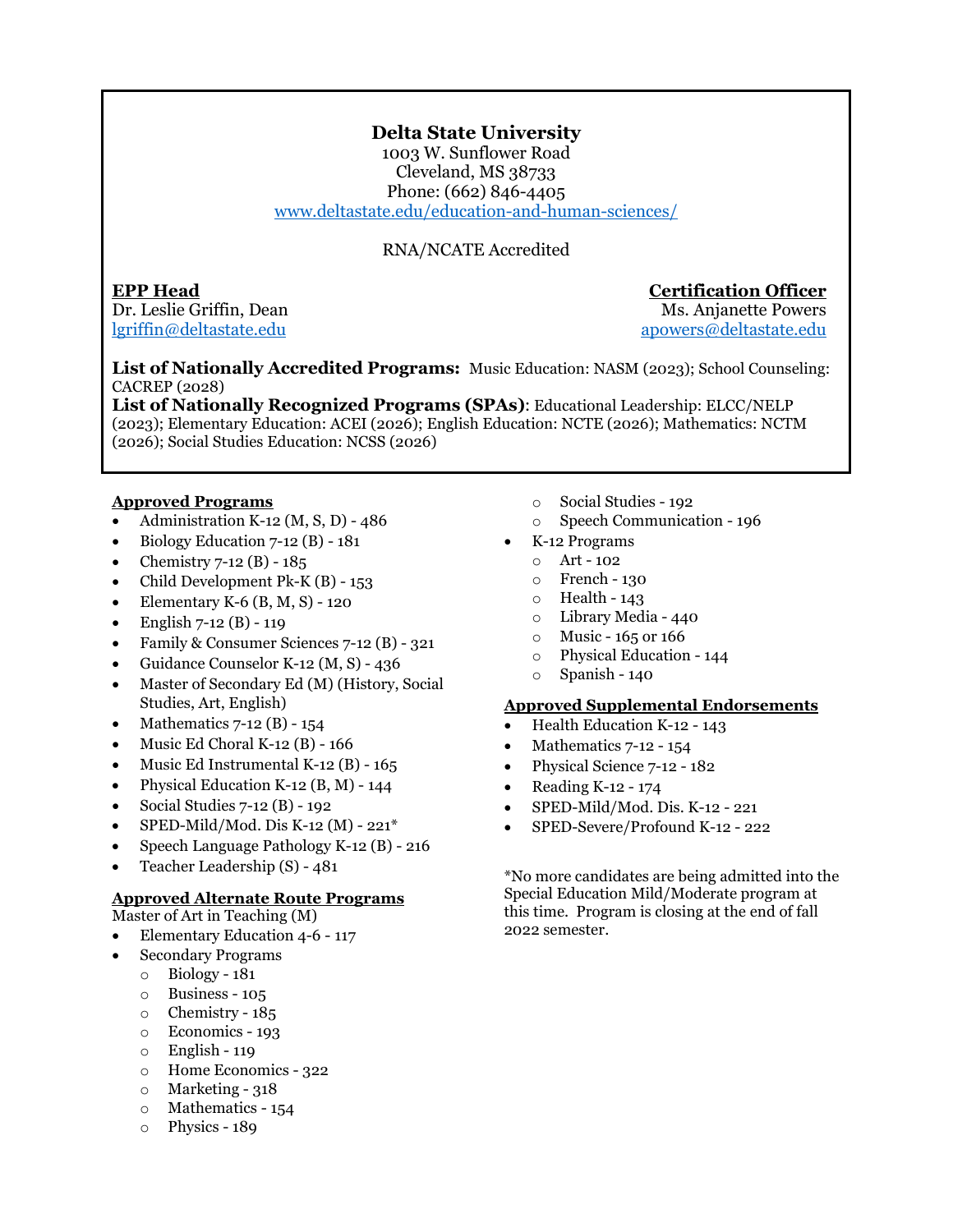### **Jackson State University**

1400 John R. Lynch Street Jackson, MS 39217 Phone: (601) 979-4111 or 979-2433 [www.jsums.edu/education](http://www.jsums.edu/education)

### RNA/NCATE Accredited

**EPP Head**<br>Dr. Tracy Harris, Interim Dean<br>Dr. Gwendolyn Williams Dr. Tracy Harris, Interim Dean

[tracy.l.harris@jsums.edu](mailto:tracy.l.harris@jsums.edu) [gwendolyn.j.williams@jsums.edu](mailto:gwendolyn.j.williams@jsums.edu) 

**List of Nationally Accredited Programs:** School Counseling: CACREP (2023); Music Education: NASM (2022)

**List of Nationally Recognized Programs**: Early Childhood: NAEYC (2023); Elementary Education: ACEI (2023); English Education: NCTE (2023); Educational Leadership: ELCC/NELP (2023); Social Studies Education: NCSS (2023); Special Education: CEC (2023)

### **Approved Programs**

- Administration K-12 (M, S, D) 486
- Child Development (M) 153
- Elementary K-3  $(B)$  116
- Elementary K-6  $(B)$  120
- English 7-12 (B, M) 119
- Guidance Counselor K-12 (M) 436
- Health Education K-12  $(B)$  143
- Hearing Impaired K-12 (M) 208
- Mathematics  $7-12$  (B)  $154$
- Music Ed Choral K-12  $(B)$  166
- Music Ed Instrumental K-12 (B) 165
- Physical Education K-12 (B) 144
- Physics 7-12 (B) 189
- Psychometry K-12  $(S)$  213
- Reading K-12 (M) 174
- Social Studies 7-12 (B) 192
- SPED-Mild/Mod. Dis. K-12 (B) 221
- Visually Impaired (M) K-12 218

### **Approved Alternate Route Programs**

- Master of Art in Teaching (M)
- Elementary Education 4-6 117
- Secondary Programs
	- o Biology 181
	- o Business 105
	- o Chemistry 185
	- o Economics 193
	- $\circ$  English 119
	- o Home Economics 322
	- o Marketing 318
	- o Mathematics 154
- o Physics 189
- o Social Studies 192
- o Speech Communication 196
- K-12 Programs
- o Art 102
	- o French 130
	- $\circ$  Health 143
	- o Library Media 440
	- $\circ$  Music 165 or 166
	- o Physical Education 144
	- o Spanish 140

- Computer Applications K-12 111
- Driver's Education 7-12 114
- English as Second Language K-12 177
- Gifted Education K-12 207
- Health Education K-12 143
- Reading K-12 174
- SPED- Emotional Disability K-12 206
- SPED-Mild/Mod Disability K-8 223
- SPED-Mild/Mod Disability 7-12 224
- Visually Impaired K-12 218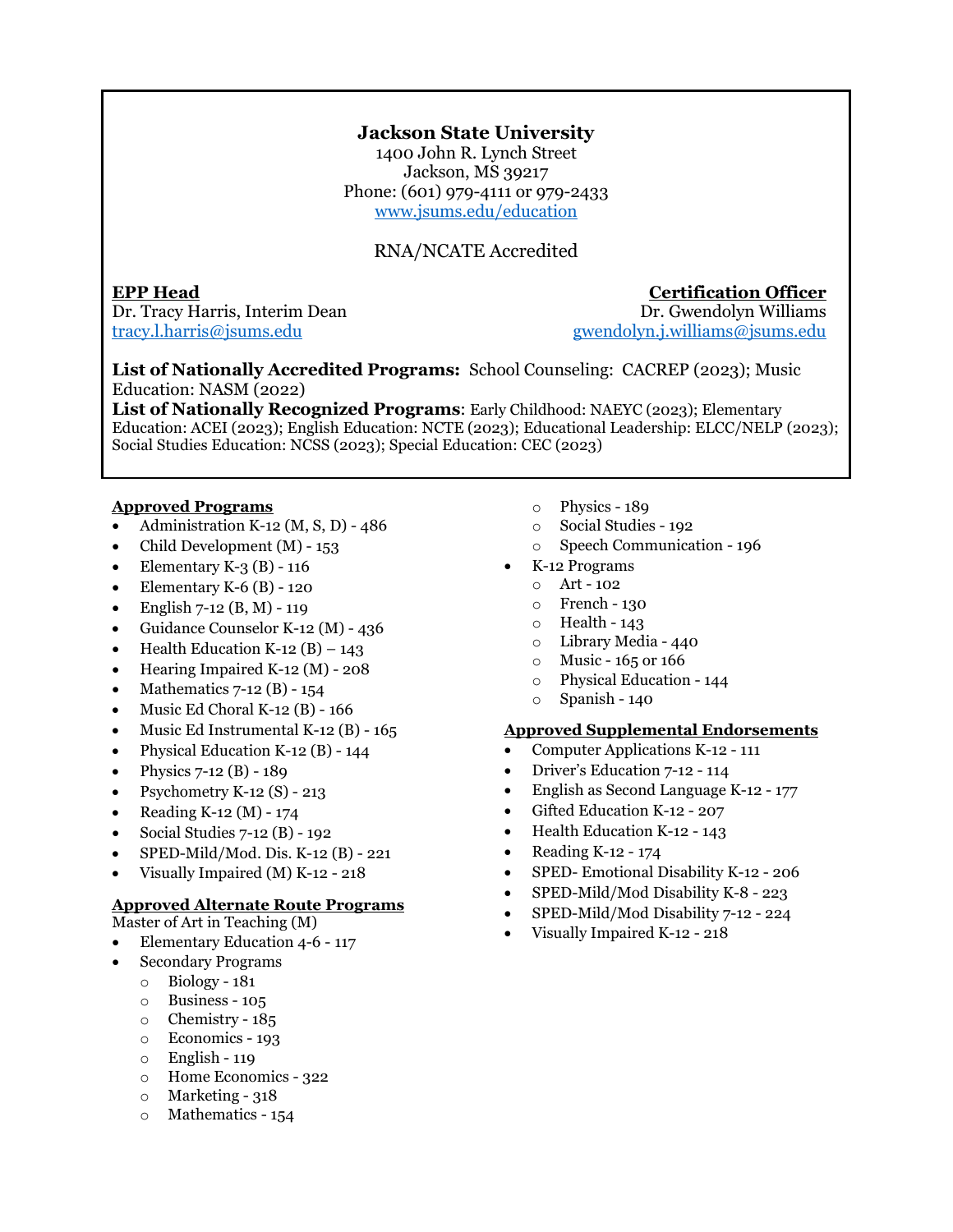### **Millsaps College**

1701 North State Street Jackson, MS 39210 Phone: (601) 974-1353 [www.millsaps.edu/academics/education/](http://www.millsaps.edu/academics/education/)

### RNA/CAEP Accredited

**EPP Head Certification Officer** Dr. Stacy DeZutter, Chair<br>dezuts@millsaps.edu

[dezuts@millsaps.edu](mailto:dezuts@millsaps.edu)

**List of Nationally Recognized Programs**: Elementary Education: ACEI (2022)

### **Approved Programs**

• Elementary K-6  $(B, M)$  - 120

### **Approved Supplemental Endorsements**

• Reading K-12 - 174

\*No more candidates are being admitted at this time. Program is closing at the end of spring 2022 semester.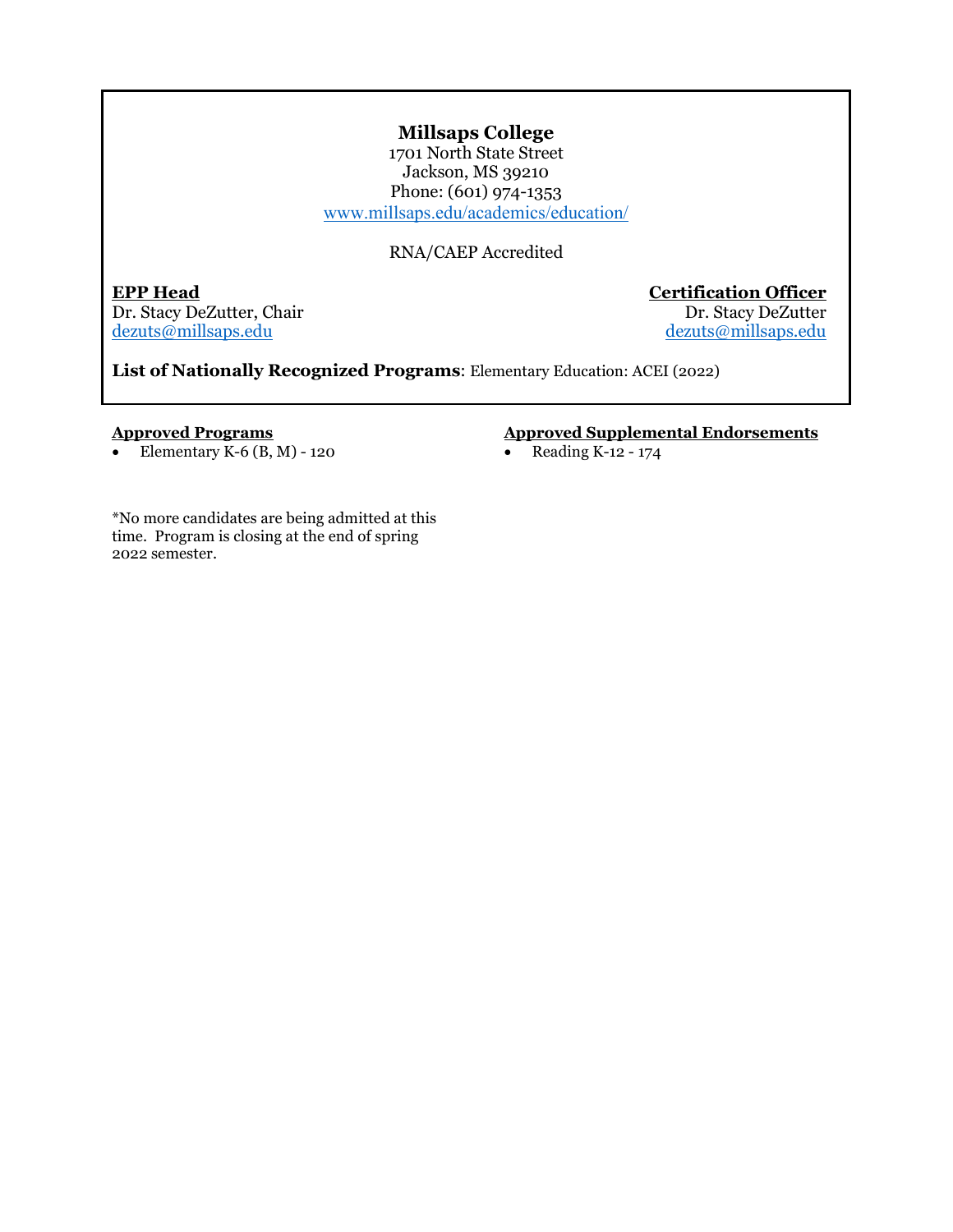### **Mississippi College**

P.O. Box 4009 Clinton, MS 39058 Phone: (601) 925-3250 [www.mc.edu/academics/education/](http://www.mc.edu/academics/education)

### RNA/CAEP Accredited

**EPP Head Certification Officer** Dr. Cindy Melton, Dean **Dr. Cindy Melton**, Dean [cmelton@mc.edu](mailto:cmelton@mc.edu) [cmelton@mc.edu](mailto:cmelton@mc.edu)

**List of Nationally Accredited Programs:** Music Education: NASM (2023); School Counseling: CACREP (2024)

**List of Nationally Recognized Programs**: Educational Leadership: ELCC/NELP (2026); Elementary Education: ACEI (2028); English Education: NCTE (2026); Mathematics: NCTM (2026); Social Studies Education: NCSS (2027)

### **Approved Programs**

- Administration K-12 (M, S, D) 486
- Art K-12 (B, M) 102
- Athletic Administration K-12 (M) 495
- Biology Education 7-12 (B, M) 181
- Chemistry 7-12 (B, M, D) 185
- Dyslexia Therapy K-12 (M) 203
- Elementary K-6  $(B, M)$  120
- Elementary Alt Route 4-6 (M) 117
- English 7-12 (B, M) 119
- Guidance Counselor K-12 (M, S, D) 436
- Mathematics 7-12 (B, M) 154
- Music Ed Choral K-12 (B, M) 166
- Music Ed Instrumental K-12 (B, M) 165
- Physical Education K-12 (B, M) 144
- Social Studies 7-12 (B, M) 192
- SPED-Mild/Mod. Disability K-12 (M) 221
- STEM K-12 (M) 931

### **Approved Alternate Route Programs**

Master of Art in Teaching (M)

- Elementary Education 4-6 117
	- Secondary Programs
		- $\circ$  Biology 181
		- o Business 105
	- o Chemistry 185
	- o Economics 193
	- $\circ$  English 119
	- o Home Economics 322
	- $\circ$  Marketing 318
	- o Mathematics 154
	- o Physics 189
	- o Social Studies 192
- o Speech Communication 196
- K-12 Programs
- o Art 102<br>
o French 1
- o French 130
- o Health 143
- o Library Media 440
- $\circ$  Music 165 or 166
- o Physical Education 144
- o Spanish 140

- Career Technical Guidance 314
- Computer Applications K-12 111
- Driver's Education 7-12 114
- Early Childhood PK-K 153
- English as Second Language K-12 177
- Gifted Education K-12 207
- Health Education K-12 143
- Mathematics 7-8 901
- Mathematics 7-12 154
- Media Arts  $K-12-103$
- Online Instruction & Design K-12 940
- Physical Science 7-12 182
- Reading K-12 174
- SPED-Mild/Mod Disability K-12 221
- SPED-Mild/Mod Disability K-8 223
- SPED-Mild/Mod Disability 7-12 224
- STEM K-12 931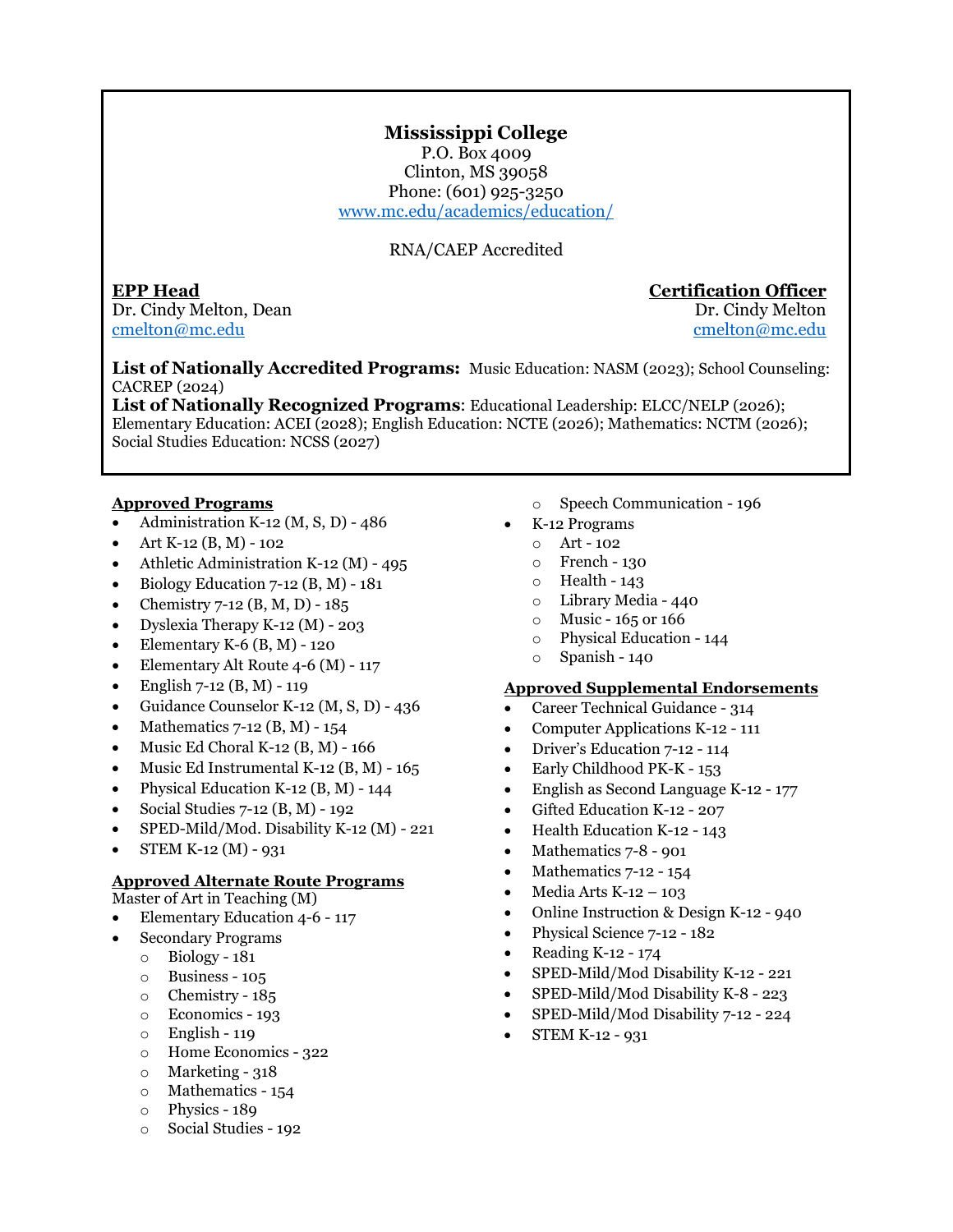### **Mississippi State University College of Education**

Box 9710 - 175 President's Circle Mississippi State, MS 39762 Phone: (662) 325-3717 [www.educ.msstate.edu](http://www.educ.msstate.edu/) 

RNA/NCATE Accredited

Dr. Teresa Jayroe, Dean Dr. Donna Shea tjayroe@colled.msstate.edu [dshea@colled.msstate.edu](mailto:dshea@colled.msstate.edu) 

**List of Nationally Accredited Programs:** Educational Psychology: APA (2021); Music Education: NASM (2026); School Counseling: CACREP (2022)

**List of Nationally Recognized Programs**: Educational Leadership: ELCC/NELP (2026); English Education: NCTE (2027); Mathematics: NCTM (2028); Physical Education: SHAPE America-Physical Education (2023); School Psychology: NASP (2027); Science Education: NSTA (2023); Social Studies Education: NCSS (2028); Special Education: CEC (2028)

### **Approved Programs**

- Administration K-12  $(M, S, D)$  486
- Biology Education 7-12 (B, M, S, D) 181
- Chemistry 7-12 (B, M, S, D) 185
- Elementary K-3 (B, M, S, D) 116
- Elementary K-6 (B, M, S, D) 120
- English 7-12 (B, M, S, D) 119
- Guidance Counselor K-12 (M, S, D) 436
- Mathematics 7-12 (B, M, S, D) 154
- Music Ed Choral K-12  $(B, M)$  166
- Music Ed Instrumental K-12 (B, M) 165
- Physical Education K-12 (B, M) 144
- Physics 7-12 (B, M, S, D) 189
- Psychometry (M) 213
- School Psychology K-12 (S, D) 451
- Social Studies 7-12 (B) 192
- SPED-Mild/Mod. Disability K-12 (B) 221
- Teacher Leadership K-12 (M, S) 481

### **Approved Alternate Route Programs**

Master of Art in Teaching (M)

- Secondary Programs
	- o Biology 181
	- o Business 105
	- o Chemistry 185
	- o Computer Science 933
	- o Economics 193
	- o English 119
	- o Home Economics 322
	- $\circ$  Marketing 318
	- o Mathematics 154
- o Physics 189
- o Social Studies 192
- o Speech Communication 196
- K-12 Programs
	- o Art 102
	- o French 130
	- o Health 143
	- o Library Media 440
	- $\circ$  Music 165 or 166
	- o Physical Education 144
	- o Spanish 140
	- Special Education Mild/Mod 221

### **Approved Supplemental Endorsements**

- Computer Science K-6 937
- Computer Science 7-12 933
- Driver's Education 7-12 114
- English as Second Language K-12 177
- Exploring Computer Science 935
- Gifted Education K-12 207
- Health Education K-12 143
- Mathematics 7-12 154
- Nursery-Grade 1 150
- Physical Science 7-12 182
- Reading K-12 174
- SPED- Emotional Disability K-12 206
- SPED-Mild/Mod Disability K-8 223
- SPED-Mild/Mod Disability 7-12 224
- SPED-Severe/Profound K-12 222
- STEM (CTE) 7-12 983

### **EPP Head Certification Officer**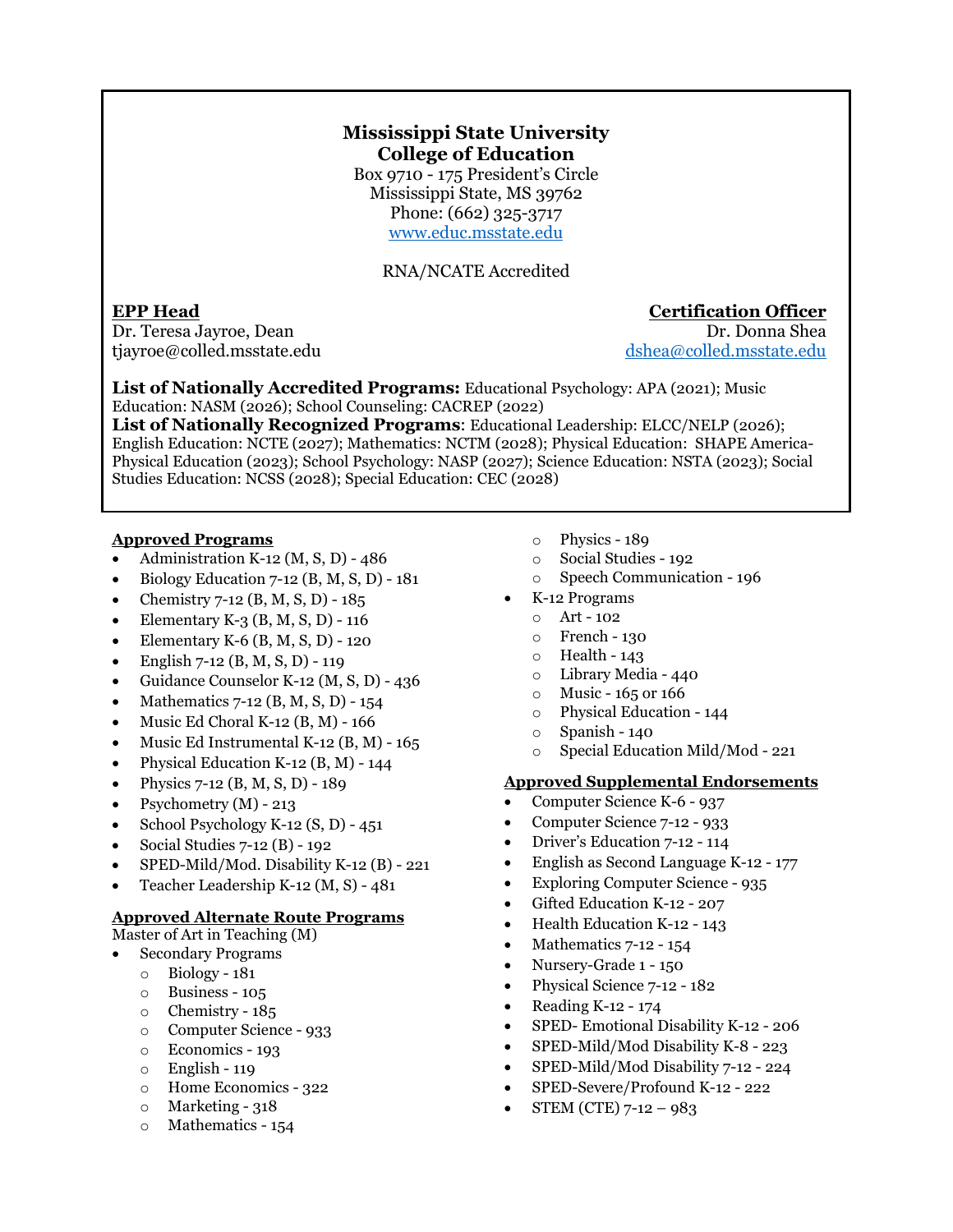### **Mississippi State University School of Human Sciences**

Box 9745 - 255 Tracy Drive Mississippi State, MS 39762 Phone:  $(662)$  325-2950 [www.humansci.msstate.edu](http://www.humansci.msstate.edu/)

RNA Accredited

**EPP Head Certification Officer** Dr. Michael Newman, Director men<sub>1@</sub>msstate.edu

men1@colled.msstate.edu

### **Approved Programs**

- Agriculture  $7-12$  (B, M) 302
- Child Development Pk-K (B) 153
- Family & Consumer Sc/Home Ec. 7-12 (B) 321
- SPED B-K  $(M)$  211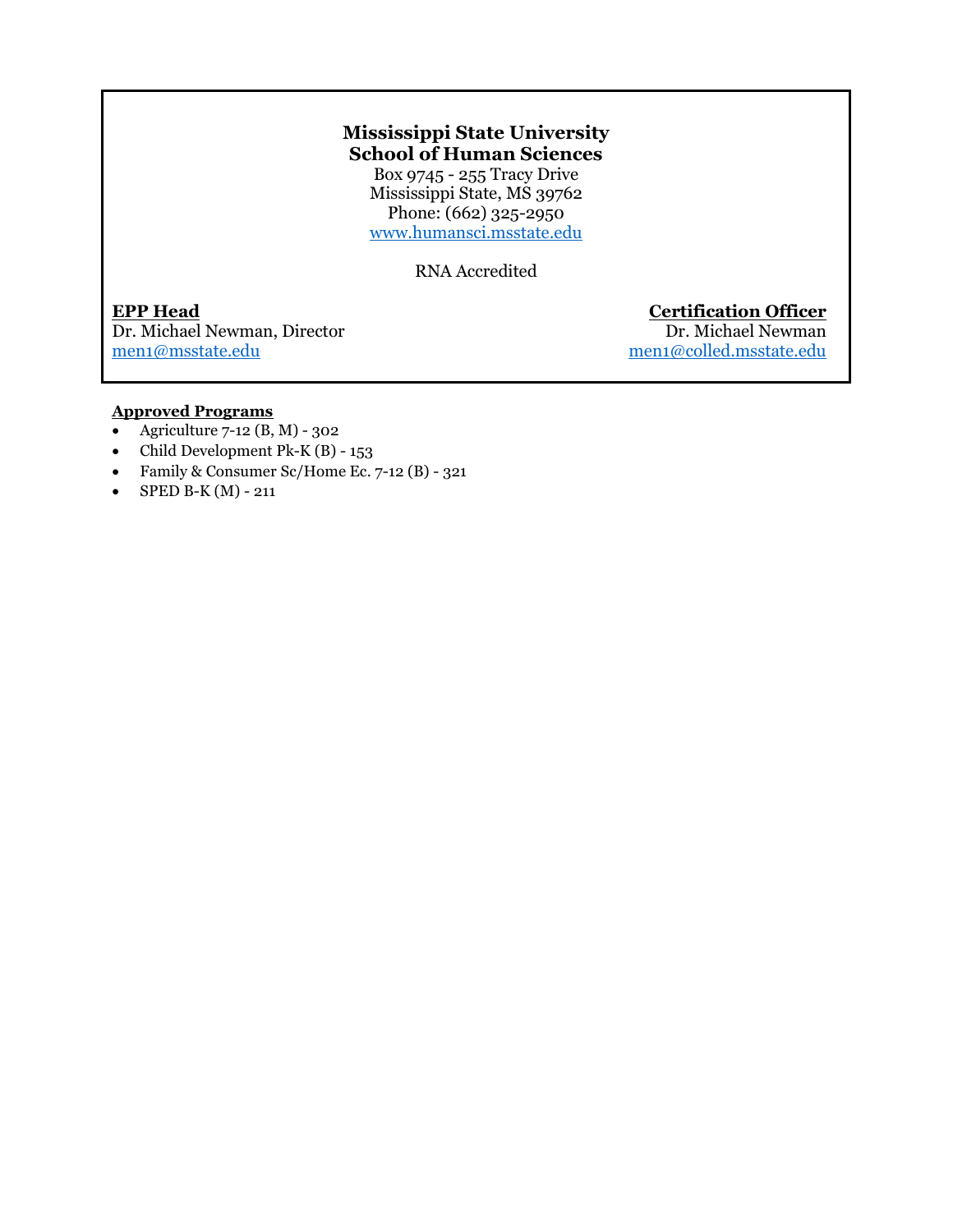### **Mississippi University for Women**

1100 College Street W-1637 Columbus, MS 39701 Phone: (662) 329-7176 [www.muw.edu/education](http://www.muw.edu/education) 

RNA/NCATE Accredited

**EPP Head Certification Officer** Dr. Martin Hatton, Dean Dr. Kelly Bennett [mlhatton@muw.edu](mailto:mlhatton@muw.edu) [kabennett@muw.edu](mailto:kabennett@muw.edu) 

**List of Nationally Accredited Programs:** Music Education: NASM (2024); Speech Language: AHA:CCA (2027)

**List of Nationally Recognized Programs**: English Education: NCTE (2027)

### **Approved Programs**

- Biology Education  $7-12$  (B)  $-181$
- Elementary K-6 (B) 120
- English 7-12 (B) 119
- Mathematics  $7-12$  (B)  $-154$
- Music Ed Choral K-12 (B) 166
- Music Ed Instrumental K-12 (B) 165
- Physical Science 7-12 (B) 182
- Social Studies 7-12 (B) 192
- Spanish K-12 (B) 140
- Speech Language Pathology K-12 (M) 215
- Theater/Drama K-12 (B)  $165$

### **Approved Alternate Route Programs**

- Master of Art in Teaching (M)
- Secondary Programs
	- o Biology 181
	- o Business 105
	- o Chemistry 185
	- o Economics 193
	- $\circ$  English 119
	- o Home Economics 322
	- o Marketing 318
	- o Mathematics 154
	- o Physics 189
	- o Social Studies 192
	- o Speech Communication 196
- K-12 Programs
	- o Art 102
	- o French 130
	- $\circ$  Health 143
	- o Library Media 440
	- $\circ$  Music 165 or 166
	- o Physical Education 144
	- o Spanish 140

- Computer Applications K-12 111
- Gifted Education K-12 207
- Health Education K-12 143
- Mathematics  $7-12 154$
- Reading K-12 174
- SPED-Mild/Mod Disability K-8 223
- SPED-Mild/Mod Disability 7-12 224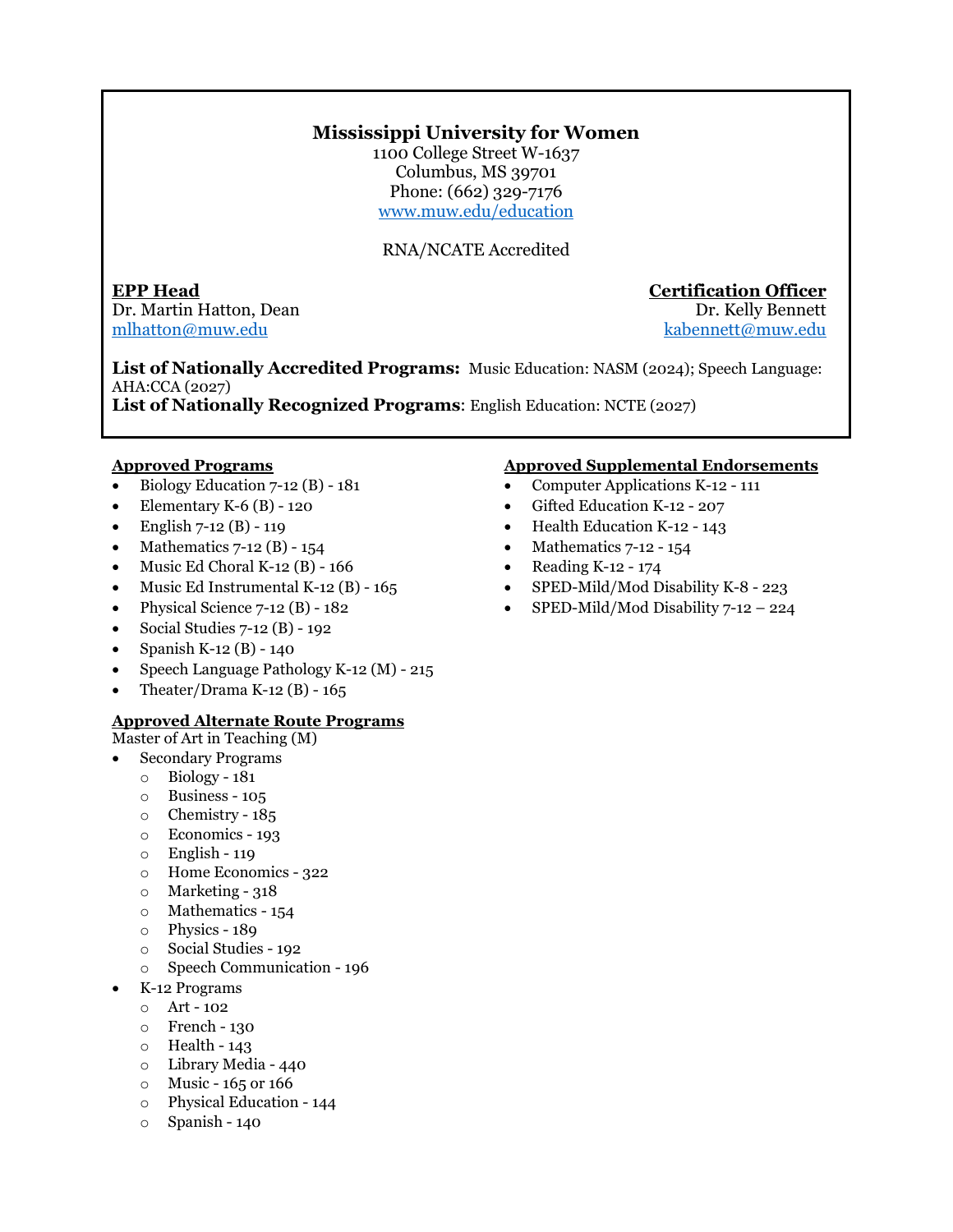### **Mississippi Valley State University**

14000 Hwy 82 West Itta Bena, MS 38941 Phone: (662) 254-3618 or 254-3918 [www.mvsu.edu/academics/academic-programs/education](https://www.mvsu.edu/academics/academic-programs/education)

### RNA/CAEP Accredited

**EPP Head Certification Officer** Dr. Theresa Dumas, Chair **Dr. Theresa Dumas** [tdumas@mvsu.edu](mailto:tdumas@mvsu.edu) [tdumas@mvsu.edu](mailto:tdumas@mvsu.edu) 

**List of Nationally Accredited Programs:** Music Education: NASM (2025) **List of SPAs**: Elementary Education: ACEI (2025)

### **Approved Programs**

- Biology Education 7-12 (B) 181
- Elementary K-3  $(B)$  116
- Elementary K-6  $(B, M)$  120
- English  $7-12$  (B) 119
- Health Education K-12  $(B)$  143
- Master of Secondary Education (M)
- Mathematics  $7-12$  (B)  $-154$
- Music Ed Choral K-12 (B) 166
- Music Ed Instrumental K-12 (B) 165
- Physical Education K-12 (B) 144
- Social Studies 7-12 (B) 192

### **Approved Alternate Route Programs**

Master of Art in Teaching (M)

- Elementary Education 4-6 117
- Secondary Programs
	- o Biology 181
	- o Business 105
	- o Chemistry 185
	- o Economics 193
	- o English 119
	- o Home Economics 322
	- $\circ$  Marketing 318
	- o Mathematics 154
	- o Physics 189
	- o Social Studies 192
	- o Speech Communication 196
	- K-12 Programs
	- $O$  Art 102
	- o French 130
	- $\circ$  Health 143
	- o Library Media 440
	- $\circ$  Music 165 or 166
	- o Physical Education 144
	- o Spanish 140

- Child Development Pk-K 153
- Mathematics 7-12 154
- Physical Science 7-12 182
- Reading K-12 174
- SPED- Emotional Disability K-12 206
- SPED-Mild/Mod Disability K-12 221
- SPED-Mild/Mod Disability K-8 223
- SPED-Mild/Mod Disability 7-12 224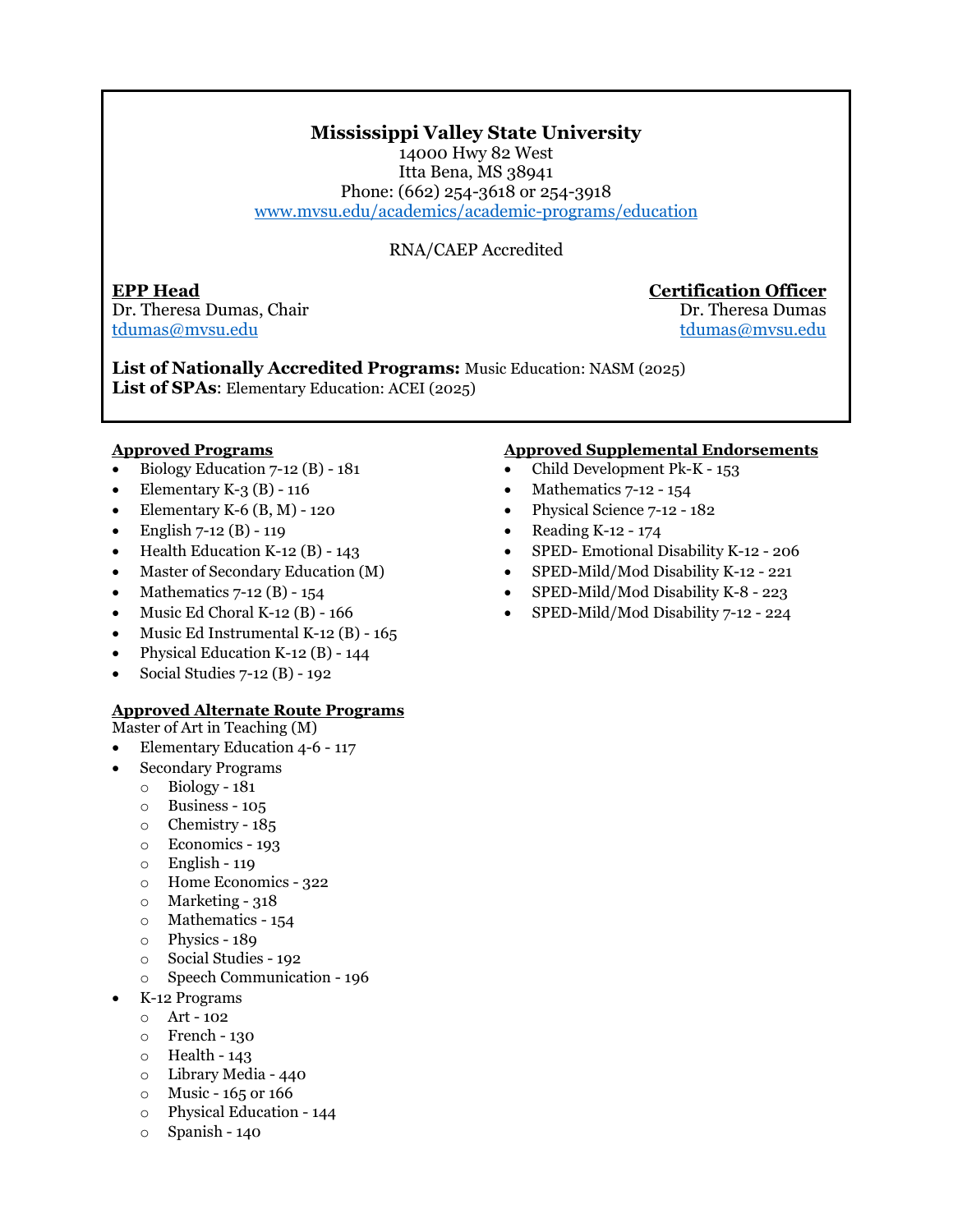### **Rust College**

150 Rust Avenue Holly Springs, MS 38635 Phone: (662) 252-8000 ext. 4410 [www.rustcollege.edu/education](http://www.rustcollege.edu/education) 

RA Accredited

Dr. Marrix Seymore, Chair

### **EPP Head Certification Officer**

[mseymore@rustcollege.edu](mailto:mseymore@rustcollege.edu) mseymore@rustcollege.edu

### **Approved Programs**

- Biology Education 7-12 (B) 181
- Business Education  $7-12$  (B)  $-105$
- Elementary K-6  $(B)$  120
- English  $7-12$  (B) 119
- Mathematics  $7-12$  (B)  $-154$
- Social Science  $7-12$  (B) 192

- Computer Applications K-12 111
- Mathematics  $7-12 154$
- Physical Science 7-12 182
- Reading K-12 174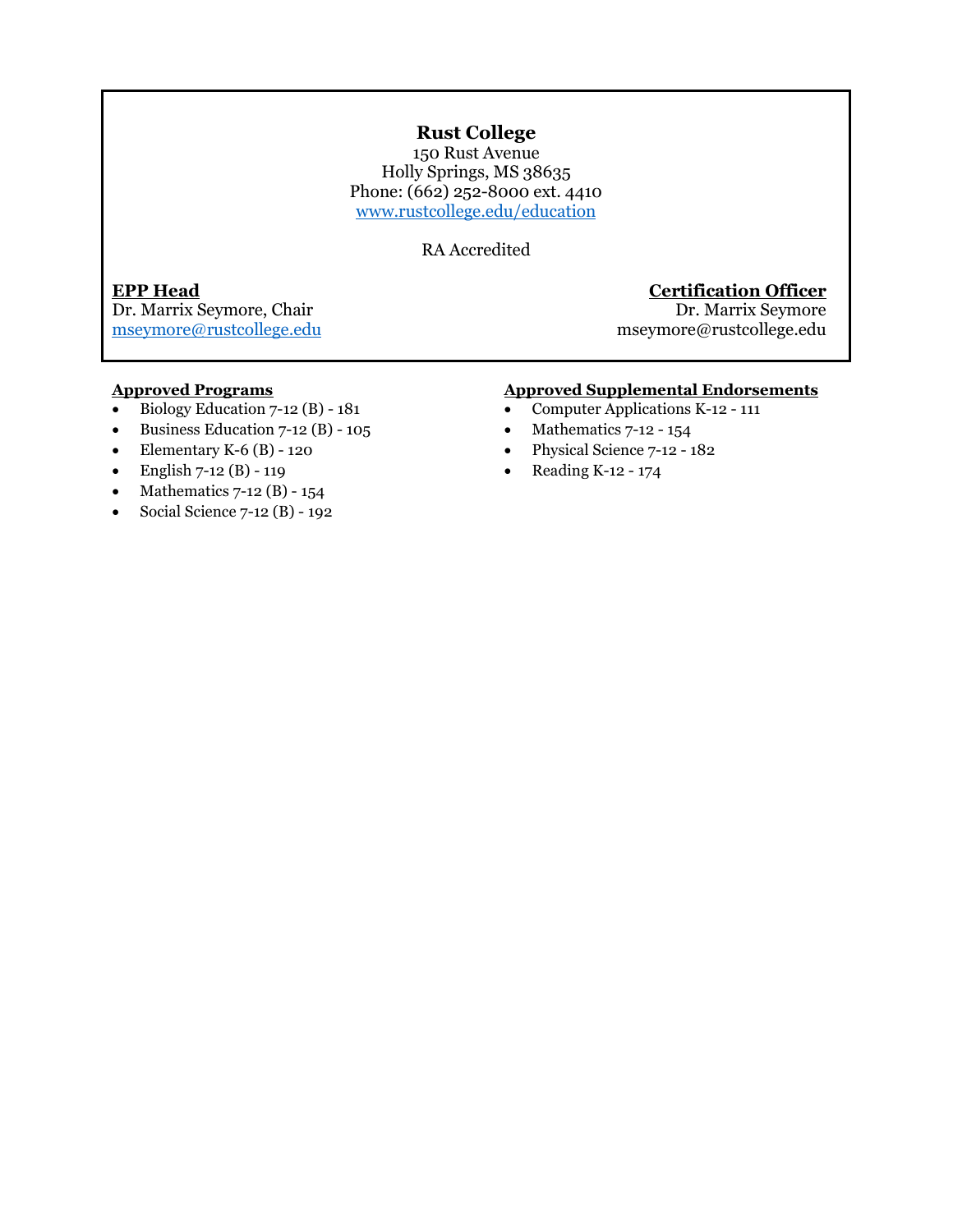### **Teach for America - Greater Delta Mississippi**

North Mississippi Office 299 South Ninth Street Oxford, MS 38655

Central Mississippi Office 824 Foley Street Jackson, MS 39202 Phone: (662) 234-6206 [www.teachforamerica.org](http://www.teachforamerica.org/)

### RA Accredited

**Managing Director, Immersion Impact Team**<br> **Certification Officer**<br> **Kewanza Williams** Kewanza Williams<br>
kewanza.williams<br>
kewanza.williams<br>
kewanza.williams<br>
kewanza.williams<br>
kewanza.williams<br>
kewanza.williams<br>
kewanza.williams<br>
kewanza.williams<br>
deach<br/>foramerica.org [kewanza.williams@teachforamerica.org](mailto:kewanza.williams@teachforamerica.org) [kewanza.williams@teachforamerica.org](mailto:kewanza.williams@teachforamerica.org)

### **Approved Alternate Route Programs**

Elementary Programs

- Elementary K-3 116
- Elementary 4-6 117
- Secondary Programs
- Biology Education 181
- Business Education 105
- Chemistry 185
- Economics 193
- $\bullet$  English 119
- Home Economics 322
- Marketing  $318$
- Mathematics 154
- Physics 189
- Social Studies 192
- Speech Communications 196
- K-12 Programs
- Art 102
- $\bullet$  French 130
- Music 165 or 166
- Spanish 140
- SPED-Mild/Mod Dis 221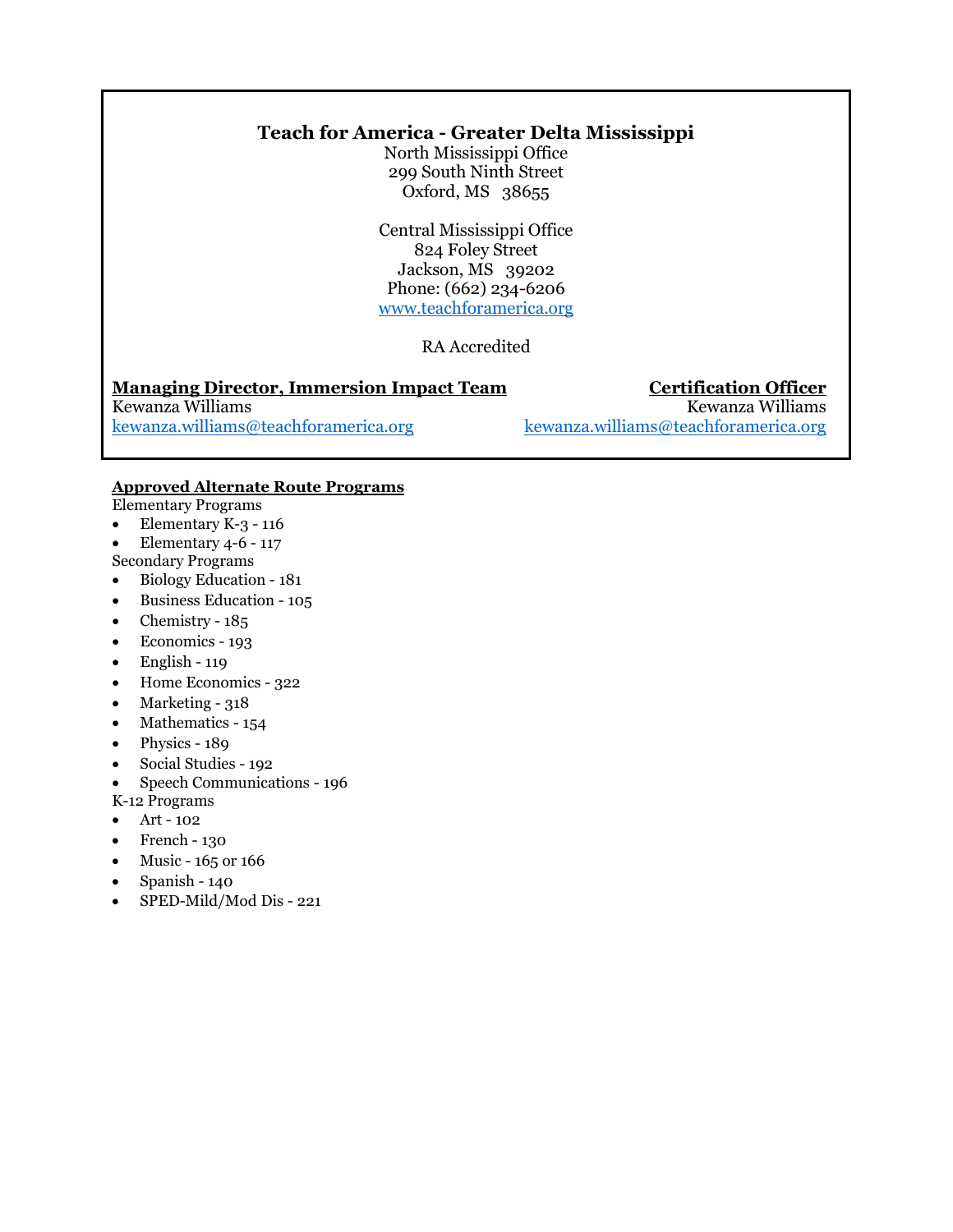### **Teach Mississippi Institute**

University of Mississippi P.O. Box 1848 University, MS 38677 Phone: 662-915-7314 [https://tmi.olemiss.edu](https://tmi.olemiss.edu/)

RA Accredited

Jason E. Wilkins [jewilkin@olemiss.edu](mailto:jewilkin@olemiss.edu) [jewilkin@olemiss.edu](mailto:jewilkin@olemiss.edu)

**Project Manager General Certification Officer**<br>
Jason E. Wilkins **Certification Officer** 

### **Approved Alternate Route Programs**

Secondary Programs

- Biology Education 181
- Business Education 105
- Chemistry 185
- Economics 193
- $\bullet$  English 119
- Home Economics 322
- Marketing 318
- Mathematics 154
- Physics 189
- Social Studies 192
- Speech Communications 196
- K-12 Programs
- Art 102
- Chinese 132
- French 130
- German 134
- Health 143
- $\bullet$  Latin 135
- Library Media 440
- Music  $165$  or  $166$
- Physical Education 144
- Spanish 140
- SPED-Mild/Mod Dis 221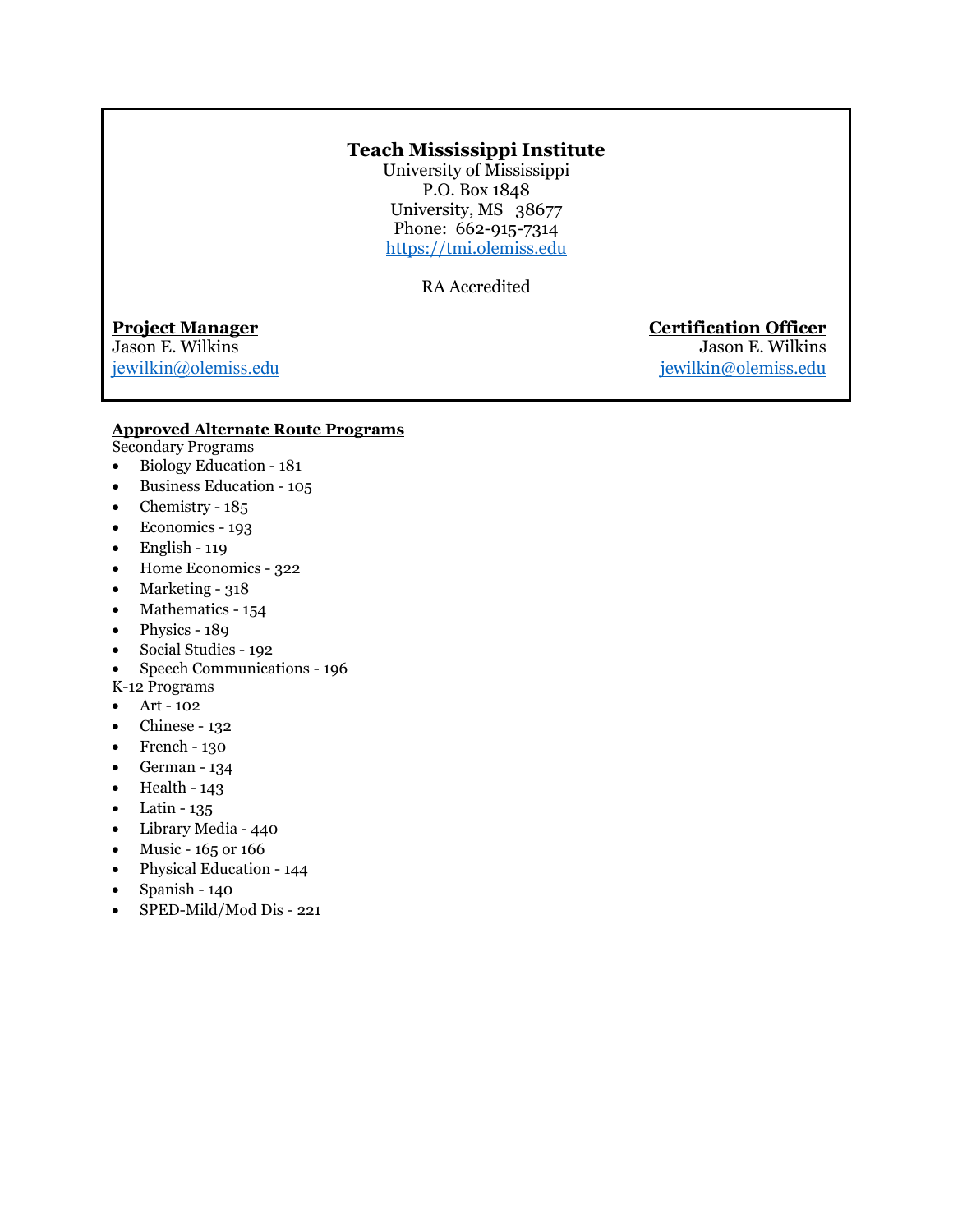### **Tougaloo College**

500 W. County Line Road Tougaloo, MS 39174 Phone: (601) 977-7744 [www.tougaloo.edu/academics/divisions/education](http://www.tougaloo.edu/academics/divisions/education) 

RA Accredited

Dr. Andrea Montgomery, Dean Dr. Andrea Montgomery [amontgomery@tougaloo.edu amontgomery@tougaloo.edu](mailto:amontgomery@tougaloo.edu)

### **EPP Head Certification Officer**

### **Approved Programs**

- Art K-12 (B) 102
- Biology Education 7-12 (B) 181
- Chemistry  $7-12$  (B)  $-185$
- Child Development PreK-K (B, M) 153
- Elementary K-6 $(B)$  120
- English  $7-12$  (B)  $-119$
- Mathematics  $7-12$  (B)  $154$
- Music Ed Choral K-12 (B, M, D) 166
- Physical Education K-12 144
- Physics  $7-12$  (B)  $-189$
- Pre-K-K (B) 122
- Social Science 7-12 (B) 192
- SPED-Mild/Mod. Disability K-12 (B) 221

### **Approved Alternate Route Programs**

- Master of Art in Teaching (M)
- Elementary Education 4-6 117
- Secondary Programs
	- o Biology 181
	- o Business 105
	- o Chemistry 185
	- o Economics 193
	- o English 119
	- o Home Economics 322
	- o Marketing 318
	- o Mathematics 154
	- o Physics 189
	- o Social Studies 192
	- o Speech Communications 196
- K-12 Programs
	- o Art 102
	- o French 130
	- $\circ$  Health 143
	- o Library Media 440
	- $\circ$  Music 165 or 166
	- o Physical Education 144
	- o Spanish 140

### **Supplemental Endorsements**

- Child Development PreK-K 153
- Computer Applications 111
- Gifted Education K-12 207
- Mathematics 7-12 154
- Physical Science 7-12 182
- Reading K-12 174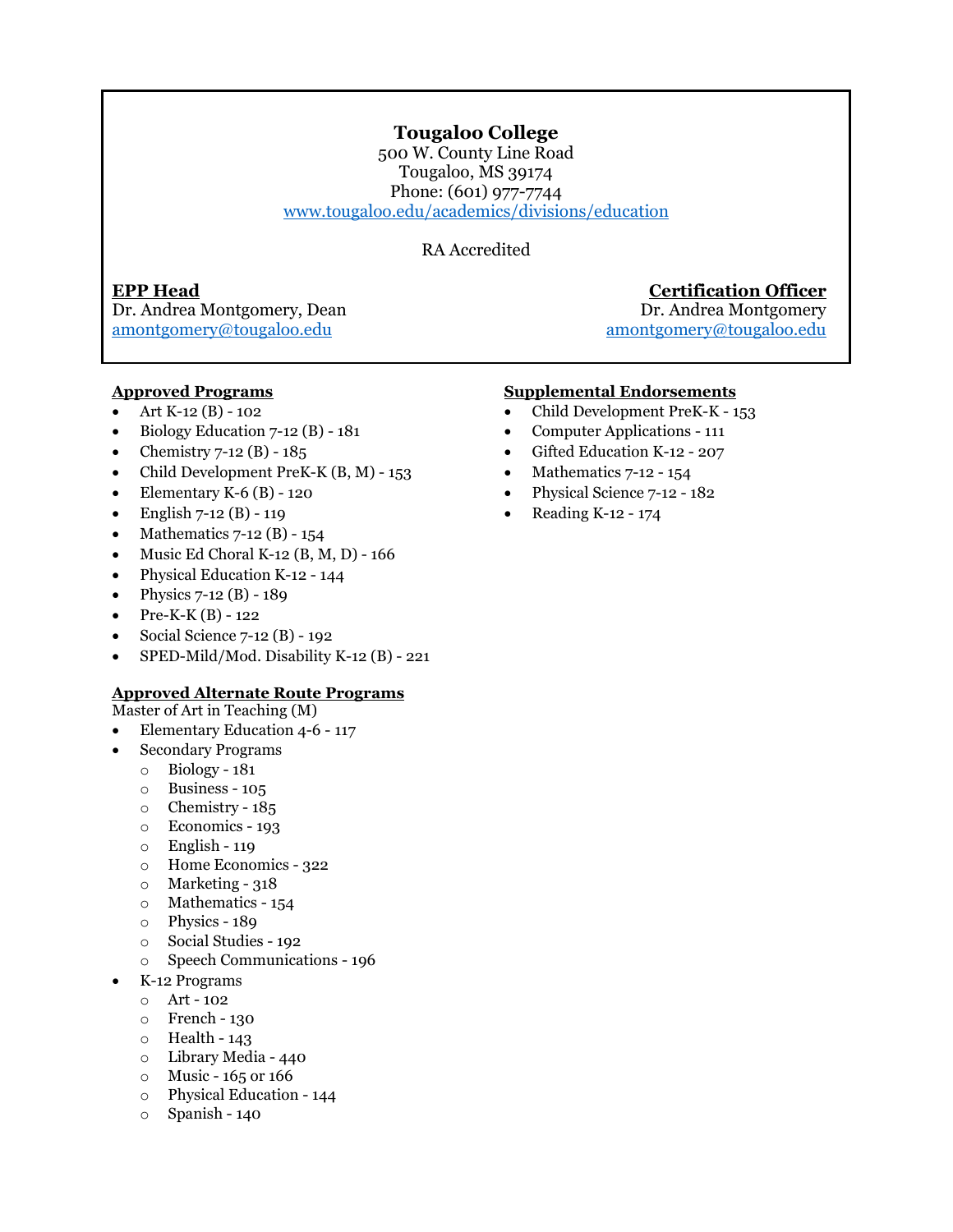### **University of Mississippi**

P.O. Box 1848 University, MS 39677 Phone: (662) 915-7906 [www.education.olemiss.edu](https://education.olemiss.edu/) 

### RNA/NCATE Accredited

Dr. David Rock, Dean Dr. Whitney Webb Tock@olemiss.edu<br>
The United States of the United States of the United States of the United States of the United States of the U

### **EPP Head Certification Officer**

whitdt@olemiss.edu

**List of Nationally Accredited Programs:** Music Education: NASM (2023); School Counseling: CACREP (2024); Speech Language: ASHA:CCA (2027)

**List of Nationally Recognized Programs**: Educational Leadership: ELCC/NELP (2026); Elementary Education: ACEI (2023); English Education: NCTE (2023); Mathematics: NCTM (2023); Social Studies Education: NCSS (2023); Special Education: CEC (2023)

### **Approved Programs**

- Administration K-12 (M, S, D) 486
- Biology Education 7-12 (B, M, S, D) 181
- Chemistry 7-12 (B, M, S, D) 185
- Child Development Pk-K (B, M) 153
- Elementary K-6 (B, M, S, D) 120
- English 7-12 (B, M, S, D) 119
- English as Second Language K-12 (M) 177
- Guidance Counselor K-12 (M, S, D) 436
- Health Education K-12 (B) 143
- Master of Secondary Education (M)
- Mathematics 7-12 (B, M, S, D) 154
- Music Ed Choral K-12 (B, M, D) 166
- Music Ed Instrumental K-12 (B, M, D) 165
- Physical Education K-12 (B) 144
- Physics 7-12 (B, M, D) 189
- Social Studies 7-12 (B, M, S, D) 192
- SPED-Mild/Mod. Dis K-12 (B, M, S, D)- 221
- SPED-Severe/Profound K-12 (B, M, S, D) 222
- Speech Language Path. K-12 (B, M) 215

### **Approved Alternate Route Programs**

Master of Art in Teaching (M)

- Secondary Programs
	- o Biology 181
	- o Business 105
	- o Chemistry 185
	- o Economics 193
	- o English 119
	- o Home Economics 322
	- $\circ$  Marketing 318
- o Mathematics 154
- o Physics 189
- o Social Studies 192
- o Speech Communication 196
- K-12 Programs
	- o Art 102
	- o French 130
	- $\circ$  Health 143
	- o Library Media 440
	- $\circ$  Music 165 or 166
	- o Physical Education 144
	- o Spanish 140

- Child Development Pk-K 153
- Computer Applications K-12 111
- Driver's Education 7-12 114
- English as Second Language K-12 177
- Gifted Education K-12 207
- Health Education K-12 143
- Mathematics 7-12 154
- Mathematics 7-8 901, 905
- Reading K-12 174
- Science 7-8 904, 908
- SPED B-K 211
- SPED- Emotional Disability K-12 206
- SPED-Mild/Mod Dis K-12 221
- SPED-Severe/Profound K-12 222
- Wellness & Physical Activity K-6 146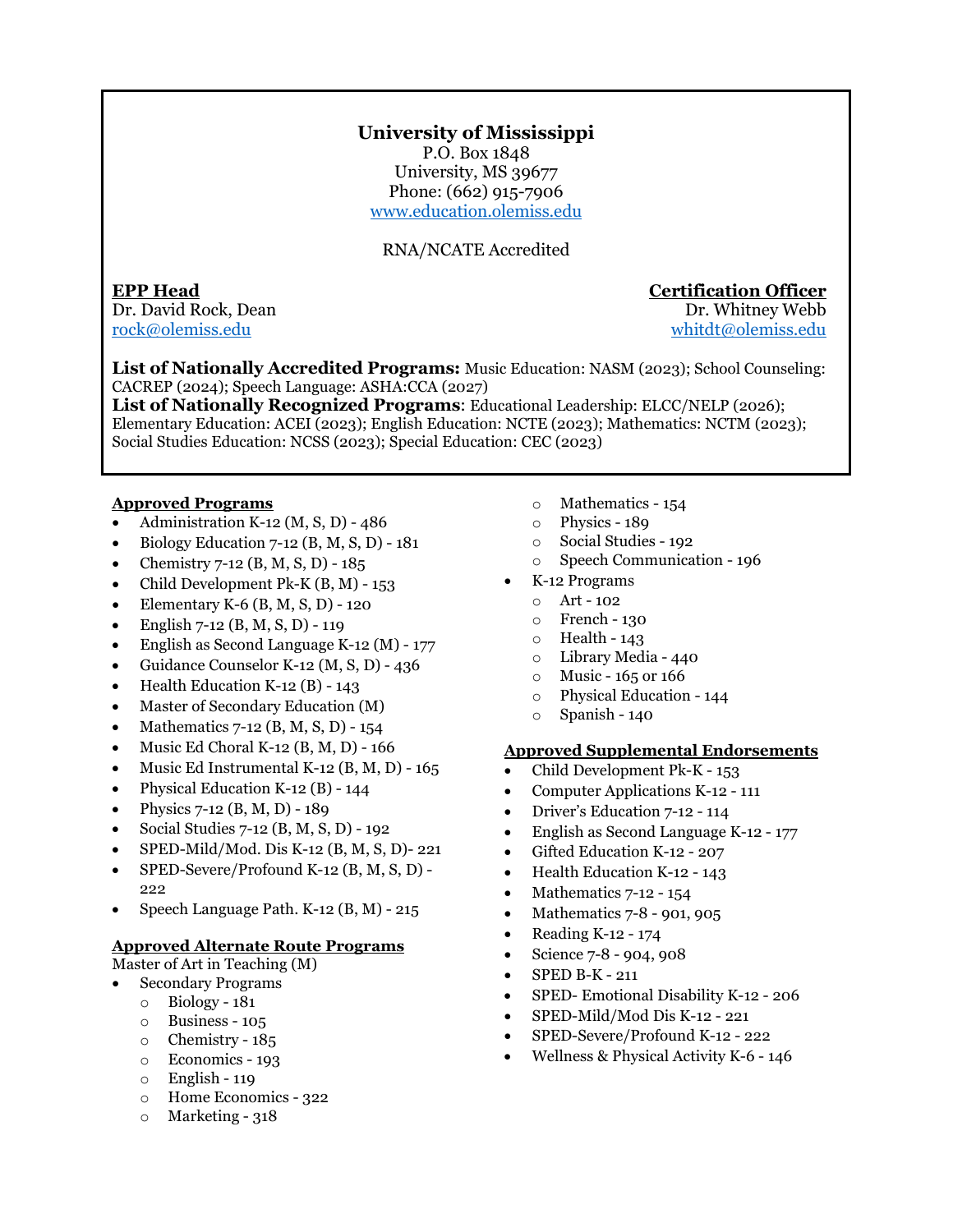### **University of Southern Mississippi**

118 College Drive #5023 Hattiesburg, MS 39406-001 Phone: (601) 266-4568 [www.usm.edu/education-human-sciences/](https://www.usm.edu/education-human-sciences/)

RNA/CAEP Accredited

### **EPP Head Certification Officer** Dr. Trent Gould, Dean

[trent.gould@usm.edu](mailto:trent.gould@usm.edu) [jennifer.felder@usm.edu](mailto:jennifer.felder@usm.edu) 

**List of Nationally Accredited Programs:** Dance: NASD (2023); Library: ALA (2027); Music Education: NASM (2026); School Psychology: APA (2022)

**List of Nationally Recognized Programs**: Educational Leadership: ELCC/NELP (2028); Elementary Education: ACEI (2027); English Education: NCTE (2027); Foreign Language: ACTFL (2028); Mathematics: NCTM (2027); Physical Education: SHAPE America-Physical Education (2027); Science Education: NSTA (2025); Social Studies Education: NCSS (2027); Special Education: CEC (2025)

### **Approved Programs**

- Administration K-12 (M, S, D) 486
- Biology Education 7-12 (B, M, D) 181
- Chemistry 7-12 (B, M, D) 185
- Child Development Pk-K  $(B, M)$  153
- Dance Education K-12 (B) 112
- Dyslexia Therapy K-12 (M) 203
- Elementary K-6  $(B, M)$  120
- English  $7-12$  (B, M) 119
- French K-12 (B, M) 130
- Gifted Education K-12 (M, S, D) 207
- Guidance Counselor K-12 (M) 436
- Library Media Specialist K-12 (M) 440
- Mathematics 7-12 (B, M, D) 154
- Music Ed Choral K-12 (B, M, D) 166
- Music Ed Instrumental K-12 (B, M, D) 165
- Physical Education K-12  $(B, M)$  144
- Physics 7-12 (B, M, D) 189
- School Psychology Specialist K-12 (D) 451
- Social Studies 7-12 (B) 192
- Spanish K-12 (B, M) 140
- SPED- Emotional Dis K-12 (M, D) 206
- SPED-Mild/Mod. Dis K-12 (B, M, D) 221
- SPED-Severe/Profound K-12 (M, D) 222
- Speech Language Path. K-12 (B, M) 215

### **Approved Alternate Route Programs**

Master of Art in Teaching (M)

- Secondary Programs
- o Biology 181
	- o Business 105
- o Chemistry 185
- o Economics 193
- o English 119
- o Home Economics 322
- $\circ$  Marketing 318
- o Mathematics 154
- o Physics 189
- o Social Studies 192
- o Speech Communication 196
- K-12 Programs
	- o Art 102
	- o French 130
	- o Health 143
	- o Library Media 440
	- o Music 165 or 166
	- o Physical Education 144
	- o Spanish 140

- English as Second Language K-12 177
- Gifted Education K-12 207
- Health Education K-12 143
- Library Media Specialist K-12 440
- Mathematics 7-8 901
- Mathematics 7-12 154
- Reading K-12 174
- SPED- Emotional Disability K-12 206
- SPED-Mild/Mod Disability K-12 221
- SPED-Severe/Profound K-12 222